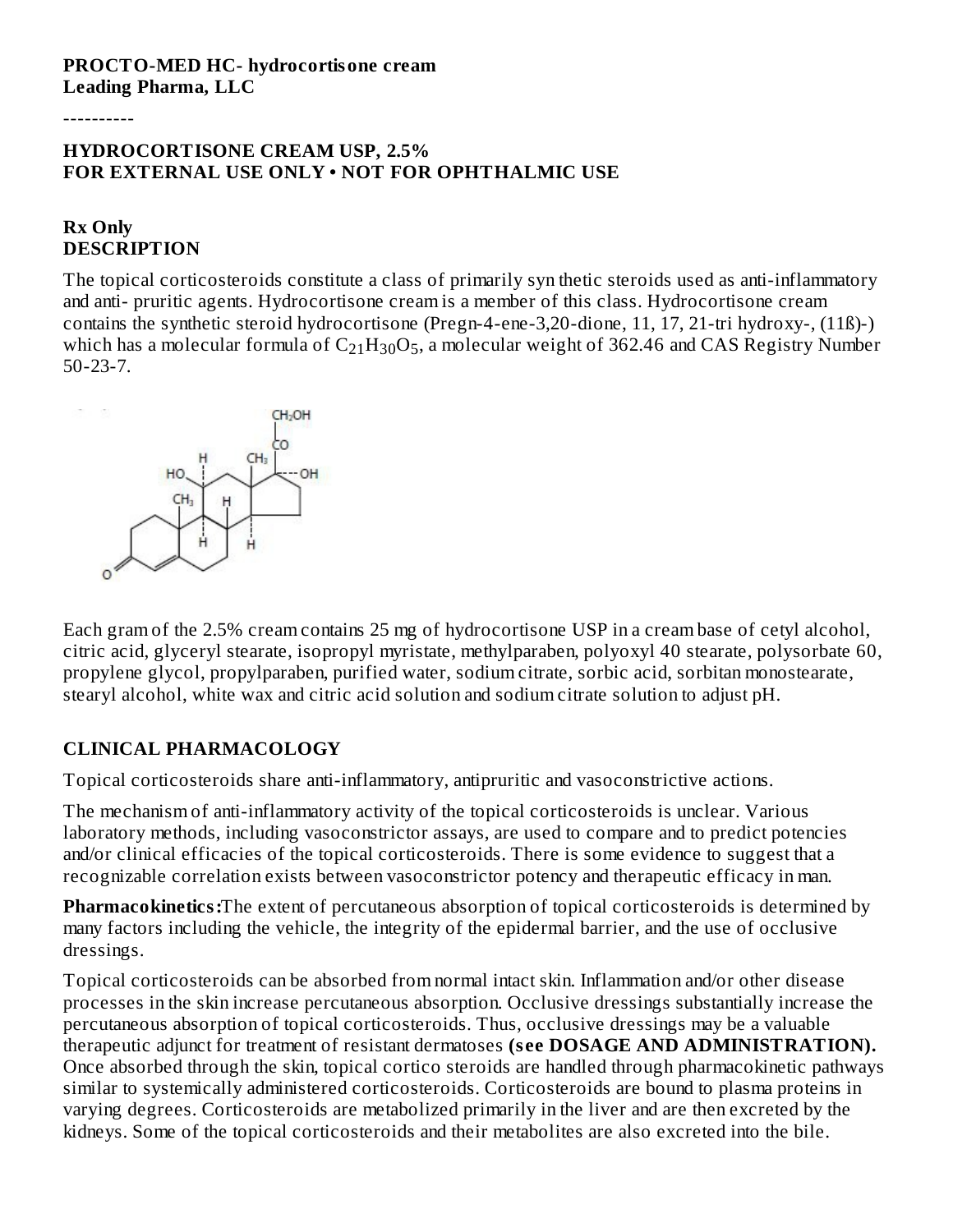## **INDICATIONS AND USAGE**

Topical corticosteroids are indicated for the relief of the inflammatory and pruritic manifestations of cortico steroid-responsive dermatoses.

# **CONTRAINDICATIONS**

Topical corticosteroids are contraindicated in those patients with a history of hypersensitivity to any of the components of the preparation.

## **PRECAUTIONS**

**General:** Systemic absorption of topical corticosteroids has produced reversible hypothalamicpituitary-adrenal (HPA) axis suppression, manifestations of Cushing's syndrome, hyper glycemia and glucosuria in some patients.

Conditions which augment systemic absorption include the application of the more potent steroids, use over large surface areas, prolonged use, and the addition of occlusive dressings.

Therefore, patients receiving a large dose of a potent topical steroid applied to a large surface area or under an occlusive dressing should be evaluated periodically for evidence of HPA axis suppression by using the urinary free cortisol and ACTH stimulation tests. If HPA axis suppression is noted, an attempt should be made to withdraw the drug, to reduce the frequency of application, or to substitute a less potent steroid.

Recovery of HPA axis function is generally prompt and complete upon discontinuation of the drug. Infrequently, signs and symptoms of steroid withdrawal may occur, requiring supplemental systemic corticosteroids.

Children may absorb proportionally larger amounts of topical corticosteroids and thus be more susceptible to systemic toxicity **(s ee PRECAUTIONS–Pediatric Us e).**

If irritation develops, topical corticosteroids should be discontinued and appropriate therapy instituted. In the presence of dermatological infections, the use of an appropriate antifungal or antibacterial agent should be instituted. If a favorable response does not occur promptly, the cortico steroid should be discontinued until the infection has been adequately controlled.

**Information for the Patient:**Patients using topical corticosteroids should receive the following information and instructions.

- 1. This medication is to be used as directed by the physician. It is for external use only. Avoid contact with the eyes.
- 2. Patients should be advised not to use this medication for any disorder other than for which it was prescribed.
- 3. The treated skin area should not be bandaged or otherwise covered or wrapped as to be occlusive unless directed by the physician.
- 4. Patients should report any signs of local adverse reactions especially under occlusive dressing.
- 5. Parents of pediatric patients should be advised not to use tight-fitting diapers or plastic pants on a child being treated in the diaper area, as these garments may constitute occlusive dressings.

**Laboratory Tests:** The following tests may be helpful in evaluating the HPA axis suppression: Urinary free cortisol test; ACTH stimulation test.

**Carcinogenesis, Mutagenesis, Impairment of Fertility:** Long-term animal studies have not been performed to evaluate the carcinogenic potential or the effect on fertility of topical corticosteroids.

**Pregnancy:** *Teratogenic Effects:* Pregnancy Category C: Corticosteroids are generally teratogenic in laboratory animals when administered systemically at relatively low dosage levels. The more potent cortico steroids have been shown to be teratogenic after dermal application in laboratory animals.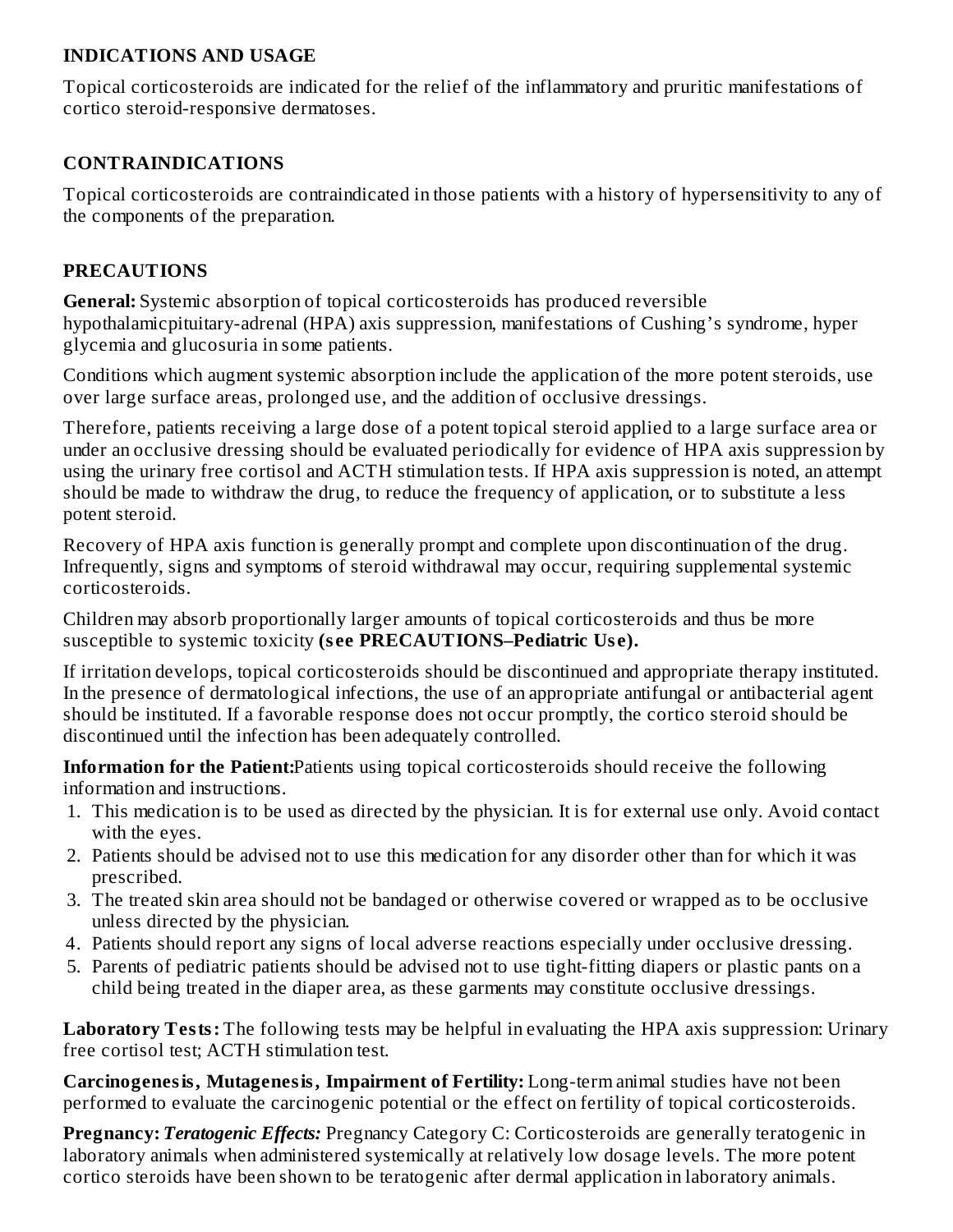There are no adequate and well-controlled studies in pregnant women on teratogenic effects from topically applied corticosteroids. Therefore, topical cortico steroids should be used during pregnancy only if the potential benefit justifies the potential risk to the fetus. Drugs of this class should not be used extensively on pregnant patients, in large amounts, or for prolonged periods of time.

**Nursing Mothers:** It is not known whether topical administration of corticosteroids could result in sufficient systemic absorption to produce detectable quantities in breast milk. Systemically administered corticosteroids are secreted into breast milk in quantities not likely to have a deleterious effect on the infant. Nevertheless, caution should be exercised when topical corticosteroids are administered to a nursing woman.

**Pediatric Us e:** *Pediatric patients may demonstrate greater susceptibility to topical corticosteroid-induced HPA axis suppression and Cushing's syndrome than mature patients because of a larger skin surface area to body weight ratio.*

Hypothalamic-pituitary-adrenal (HPA) axis suppression, Cushing's syndrome and intracranial hypertension have been reported in children receiving topical corticosteroids. Manifestations of adrenal suppression in pediatric patients include linear growth retardation, delayed weight gain, low plasma cortisol levels, and absence of response to ACTH stimulation. Manifestations of intracranial hypertension include bulging fontanelles, headaches and bilateral papilledema.

Administration of topical corticosteroids to pediatric patients should be limited to the least amount compatible with an effective therapeutic regimen. Chronic corticosteroid therapy may interfere with the growth and development of children.

# **ADVERSE REACTIONS**

The following local adverse reactions are reported infrequently with topical corticosteroids, but may occur more frequently with the use of occlusive dressings. These reactions are listed in approximate decreasing order of occurrence: burning, itching, irritation, dryness, folliculitis, hypertrichosis, acneiform eruptions, hypopigmentation, perioral dermatitis, allergic contact dermatitis, maceration of the skin, secondary infection, skin atrophy, striae and miliaria.

**To report SUSPECTED ADVERSE EVENTS, contact the FDA at 1-800-FDA-1088 or http://www.fda.gov/ for voluntary reporting of advers e reactions.**

## **OVERDOSAGE**

Topically applied corticosteroids can be absorbed in sufficient amounts to produce systemic effects **(s ee PRECAUTIONS).**

## **DOSAGE AND ADMINISTRATION**

Topical corticosteroids are generally applied to the affected area as a thin film from 2 to 4 times daily depending on the severity of the condition.

Occlusive dressings may be used for the management of psoriasis or recalcitrant conditions.

If an infection develops, the use of occlusive dressings should be discontinued and appropriate antimicrobial therapy instituted.

## **HOW SUPPLIED**

Hydrocortisone Cream USP, 2.5% is available as follows:

30 g (1.1 oz) tube (NDC 69315-302-30) Store at controlled room temperature 15°-30°C (59°-86°F). Do not freeze.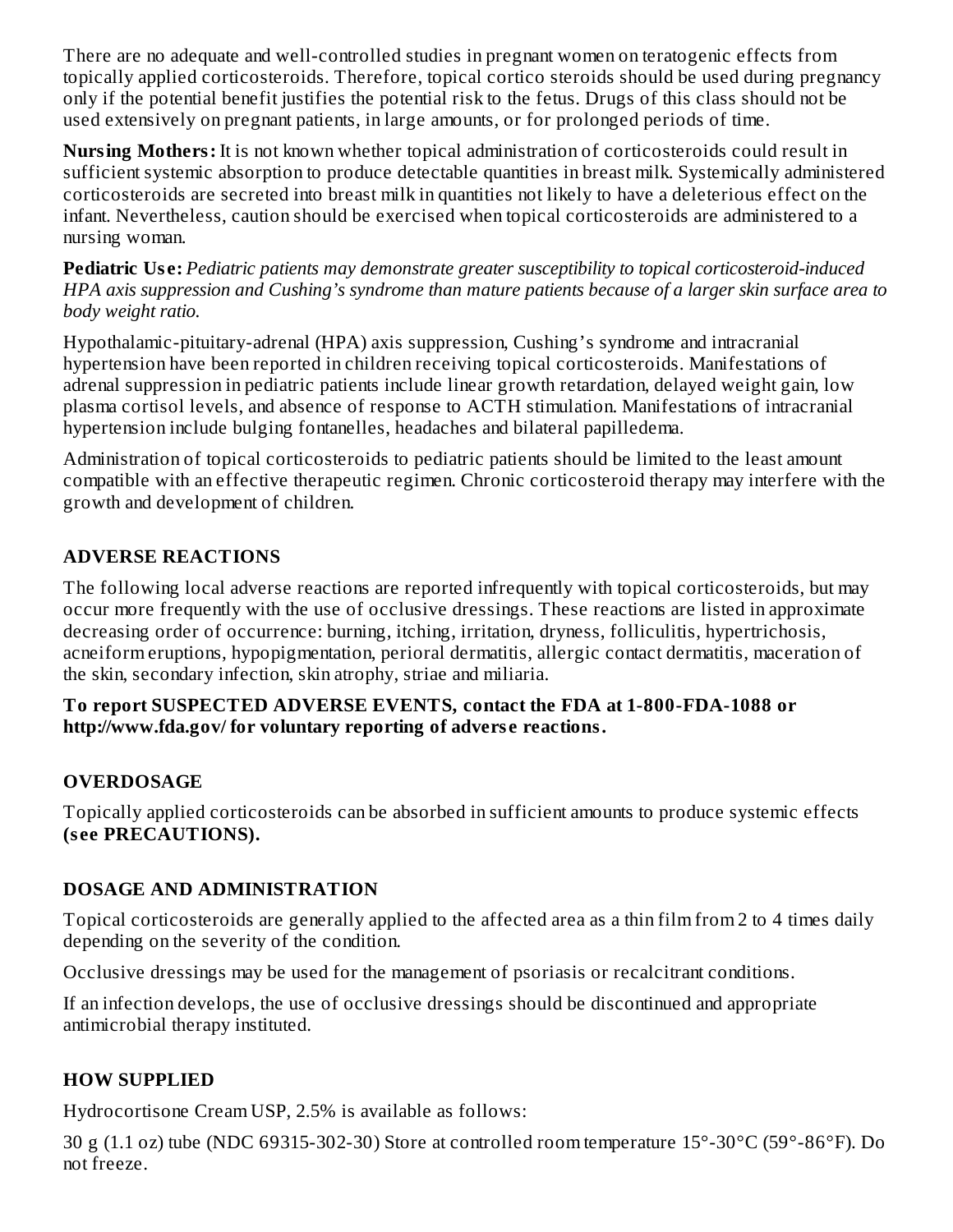Manufactured by: G &W Laboratories, Inc. 111 Coolidge Street South Plainfield, NJ 07080 USA

Distributed by: Leading Pharma, LLC Fairfield, NJ 07004

Revised – January 2016

365I600-0613 GW 7067

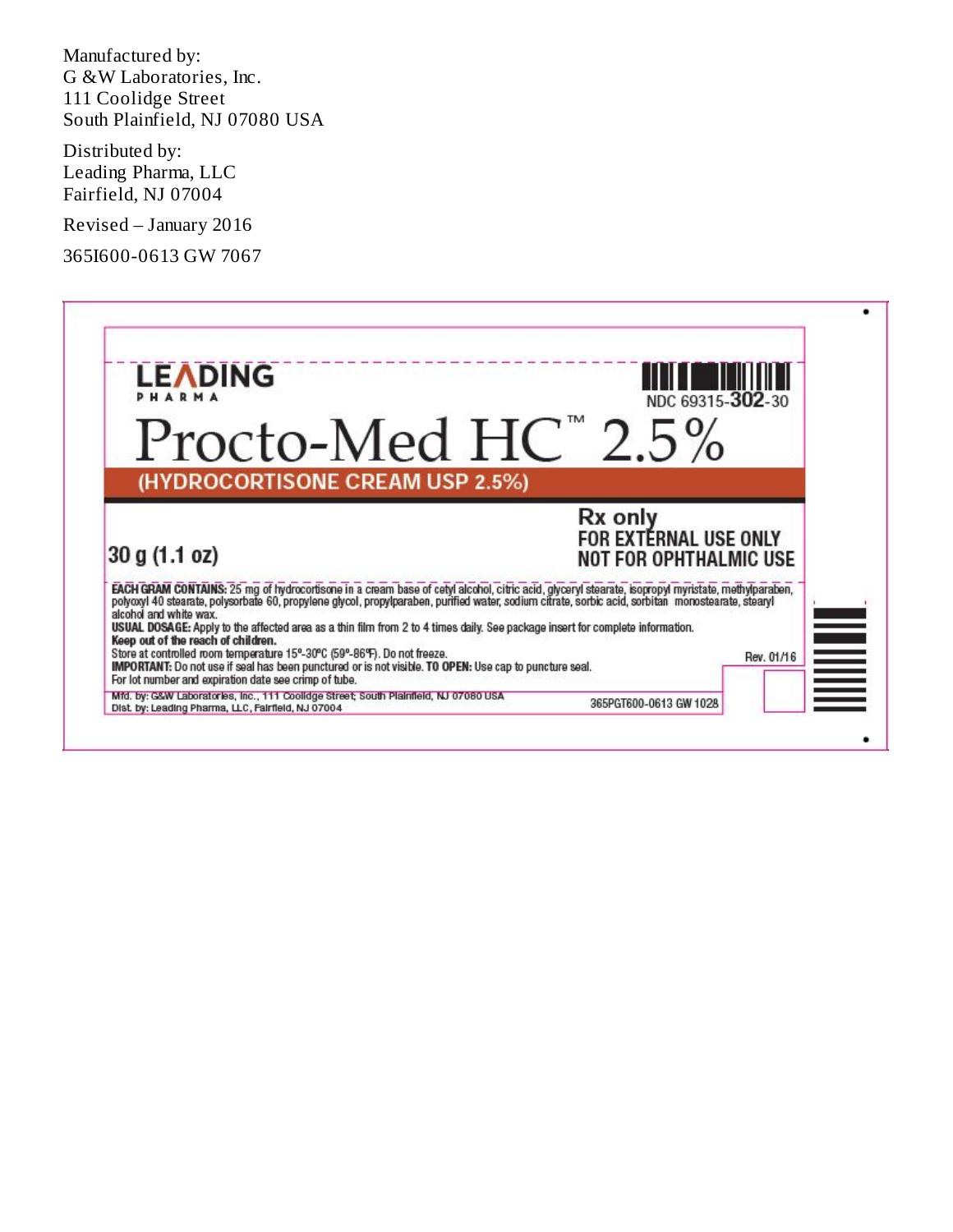|                         | <b>LEADING</b><br>PHARMA<br>Procto-Med HC <sup>™</sup> 2.5%                                                                                                                                                                                                                                                                                                                                                                                                                                                                                                                                                         | NDC 69315-302-30                                                                                                                                                                                                                                                                                                                                                                                                                                                                                                                                                                                              |                         |
|-------------------------|---------------------------------------------------------------------------------------------------------------------------------------------------------------------------------------------------------------------------------------------------------------------------------------------------------------------------------------------------------------------------------------------------------------------------------------------------------------------------------------------------------------------------------------------------------------------------------------------------------------------|---------------------------------------------------------------------------------------------------------------------------------------------------------------------------------------------------------------------------------------------------------------------------------------------------------------------------------------------------------------------------------------------------------------------------------------------------------------------------------------------------------------------------------------------------------------------------------------------------------------|-------------------------|
|                         | (HYDROCORTISONE CREAM USP 2.5%)<br>30 g (1.1 oz)                                                                                                                                                                                                                                                                                                                                                                                                                                                                                                                                                                    | Rx only<br>FOR EXTERNAL USE ONLY<br><b>NOT FOR OPHTHALMIC USE</b>                                                                                                                                                                                                                                                                                                                                                                                                                                                                                                                                             |                         |
|                         | EACH GRAM CONTAINS: 25 mg of hydrocortisone in a cream base of<br>cetyl alcohol, citric acid, glyceryl stearate, isopropyl myristate,<br>methylparaben, polyoxyl 40 stearate, polysorbate 60, propylene glycol,<br>propylparaben, purified water, sodium citrate, sorbic acid, sorbitan<br>monostearate, stearyl alcohol and white wax.<br>USUAL DOSAGE: Apply to the affected area as a thin film from 2 to 4<br>times daily. See package insert for complete information.<br>Keep out of the reach of children.<br>Store at controlled room temperature 15°-30°C (59°-86°F). Do not freeze. 365B600-0613 GW710129 | IMPORTANT: The opening of this product is covered by a metal tamper-evident<br>seal. If this seal has been punctured or is not visible, do not use and return product<br>to place of purchase.<br>TO OPEN: To puncture the seal, reverse the cap and place the puncture-top onto the<br>tube. Push down firmly until seal is open. To close, screw the cap back onto the tube.<br>See carton or crimp of tube for lot number and expiration date.<br>Mfd. by: G&W Laboratories, Inc., 111 Coolidge Street, South Plainfield, NJ 07080 USA<br>Dist. by: Leading Pharma, LLC, Fairfield, NJ 07004<br>Rev. 03/17 |                         |
| Coding Area for Lot/Exp | <b>LEADING</b><br>NDC 69315-302-30<br>Procto-Med HC <sup>™</sup> 2.5%<br>(HYDROCORTISONE CREAM USP 2.5%)                                                                                                                                                                                                                                                                                                                                                                                                                                                                                                            |                                                                                                                                                                                                                                                                                                                                                                                                                                                                                                                                                                                                               | Coding Area for Lot/Exp |
|                         | 30 g (1.1 oz)                                                                                                                                                                                                                                                                                                                                                                                                                                                                                                                                                                                                       | Rx only<br>FOR EXTERNAL USE ONLY<br><b>NOT FOR OPHTHALMIC USE</b>                                                                                                                                                                                                                                                                                                                                                                                                                                                                                                                                             |                         |
|                         |                                                                                                                                                                                                                                                                                                                                                                                                                                                                                                                                                                                                                     | 69315-302-30<br>$\overline{\mathbf{3}}$<br>$\circ$                                                                                                                                                                                                                                                                                                                                                                                                                                                                                                                                                            |                         |

| <b>PROCTO-MED HC</b>                                                                           |                         |                    |  |                  |               |
|------------------------------------------------------------------------------------------------|-------------------------|--------------------|--|------------------|---------------|
| hydrocortisone cream                                                                           |                         |                    |  |                  |               |
|                                                                                                |                         |                    |  |                  |               |
| <b>Product Information</b>                                                                     |                         |                    |  |                  |               |
| Product Type                                                                                   | HUMAN PRESCRIPTION DRUG | Item Code (Source) |  |                  | NDC:69315-302 |
| <b>Route of Administration</b>                                                                 | TOPICAL                 |                    |  |                  |               |
|                                                                                                |                         |                    |  |                  |               |
|                                                                                                |                         |                    |  |                  |               |
| <b>Active Ingredient/Active Moiety</b>                                                         |                         |                    |  |                  |               |
| <b>Ingredient Name</b><br><b>Basis of Strength</b>                                             |                         |                    |  | Strength         |               |
| HYDRO CORTISONE (UNII: WI4X0X7BPJ) (HYDROCORTISONE - UNII:WI4X0X7BPJ)<br><b>HYDROCORTISONE</b> |                         |                    |  | $25$ mg in $1$ g |               |
|                                                                                                |                         |                    |  |                  |               |
|                                                                                                |                         |                    |  |                  |               |
| <b>Inactive Ingredients</b>                                                                    |                         |                    |  |                  |               |
|                                                                                                | <b>Ingredient Name</b>  |                    |  |                  | Strength      |
| CETYL ALCOHOL (UNII: 936JST6JCN)                                                               |                         |                    |  |                  |               |
| CITRIC ACID MONOHYDRATE (UNII: 2968PHW8QP)                                                     |                         |                    |  |                  |               |
| <b>GLYCERYL MONOSTEARATE (UNII: 230 OU9 XXE4)</b>                                              |                         |                    |  |                  |               |
| ISOPROPYL MYRISTATE (UNII: 0 RE8 K4LNJS)                                                       |                         |                    |  |                  |               |
| METHYLPARABEN (UNII: A2I8C7H19T)                                                               |                         |                    |  |                  |               |
| POLYOXYL 40 STEARATE (UNII: 13A4J4NH9I)                                                        |                         |                    |  |                  |               |
| POLYSORBATE 60 (UNII: CAL22UVI4M)                                                              |                         |                    |  |                  |               |